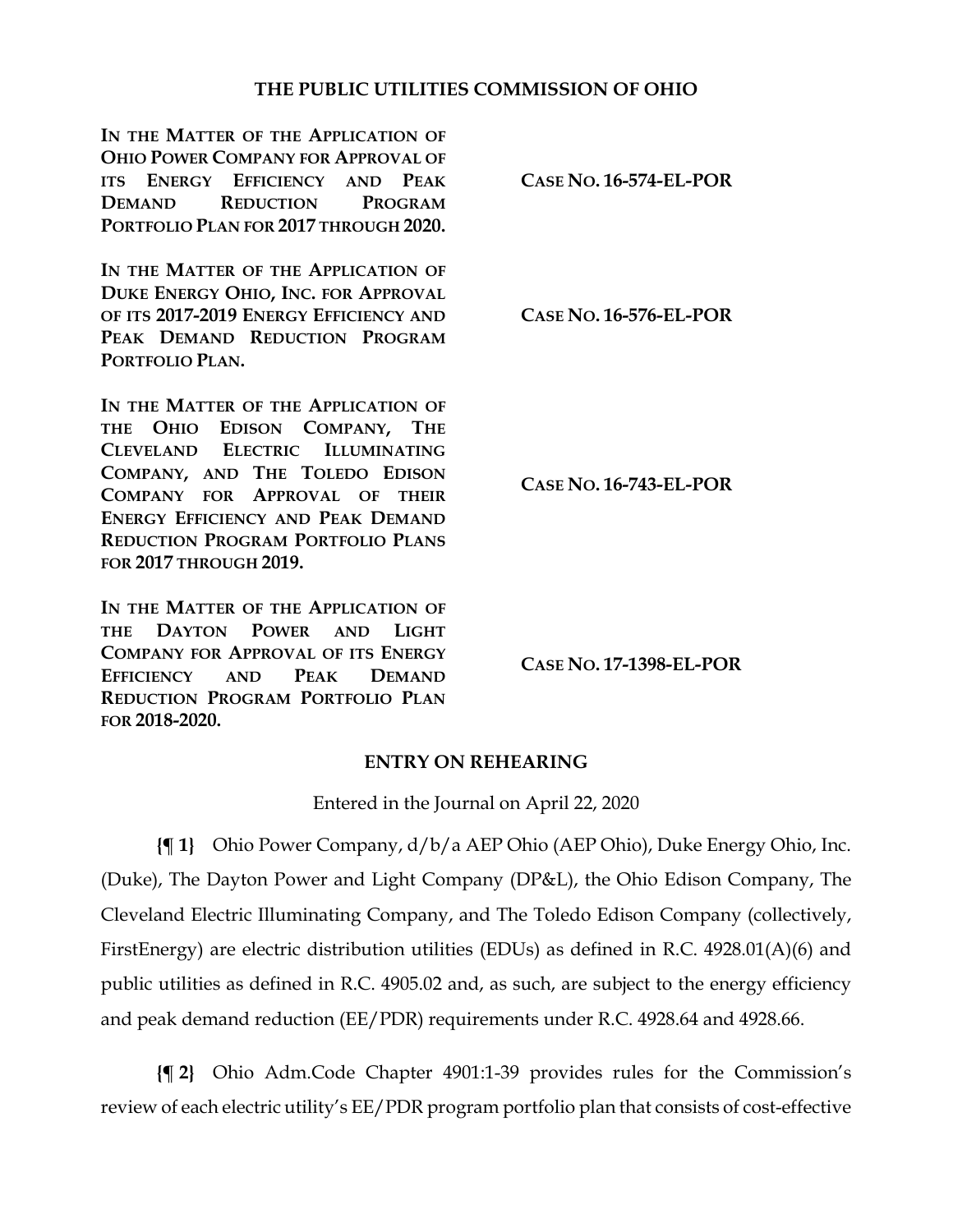programs to encourage innovation and market access for all customer classes, achieve the statutory benchmarks for peak-demand reduction, and meet or exceed the statutory benchmarks for energy efficiency.

**{¶ 3}** Am. Sub. House Bill 6 (H.B. 6), which became effective on October 22, 2019, terminates Ohio's annual energy efficiency savings requirements on December 31, 2020, and reduces the total cumulative savings requirement to a statewide collective benchmark of 17.5 percent.

**{¶ 4}** In response to H.B. 6, on February 26, 2020, the Commission ordered a winddown of the statutorily required energy efficiency programs to commence on September 30, 2020, and that those programs should terminate on December 31, 2020. Among other things, the Commission also granted Duke's request to extend its existing portfolio plan as approved in 16-743-EL-POR through December 31, 2020.

**{¶ 5}** Section 4903.10, Revised Code, states that any party to a Commission proceeding may apply for rehearing with respect to any matters determined by the Commission within 30 days of the entry of the order upon the Commission's journal.

**{¶ 6}** On March 27, 2020, Duke filed an application for rehearing.

**{¶ 7}** Subsequently, on April 6, 2020, the Ohio Consumers' Counsel filed a memorandum contra Duke's application for rehearing.

**{¶ 8}** The Commission grants the application for rehearing filed by Duke. We believe that sufficient reason has been set forth by the parties to warrant further consideration of the matters specified in the application for rehearing.

**{¶ 9}** It is, therefore,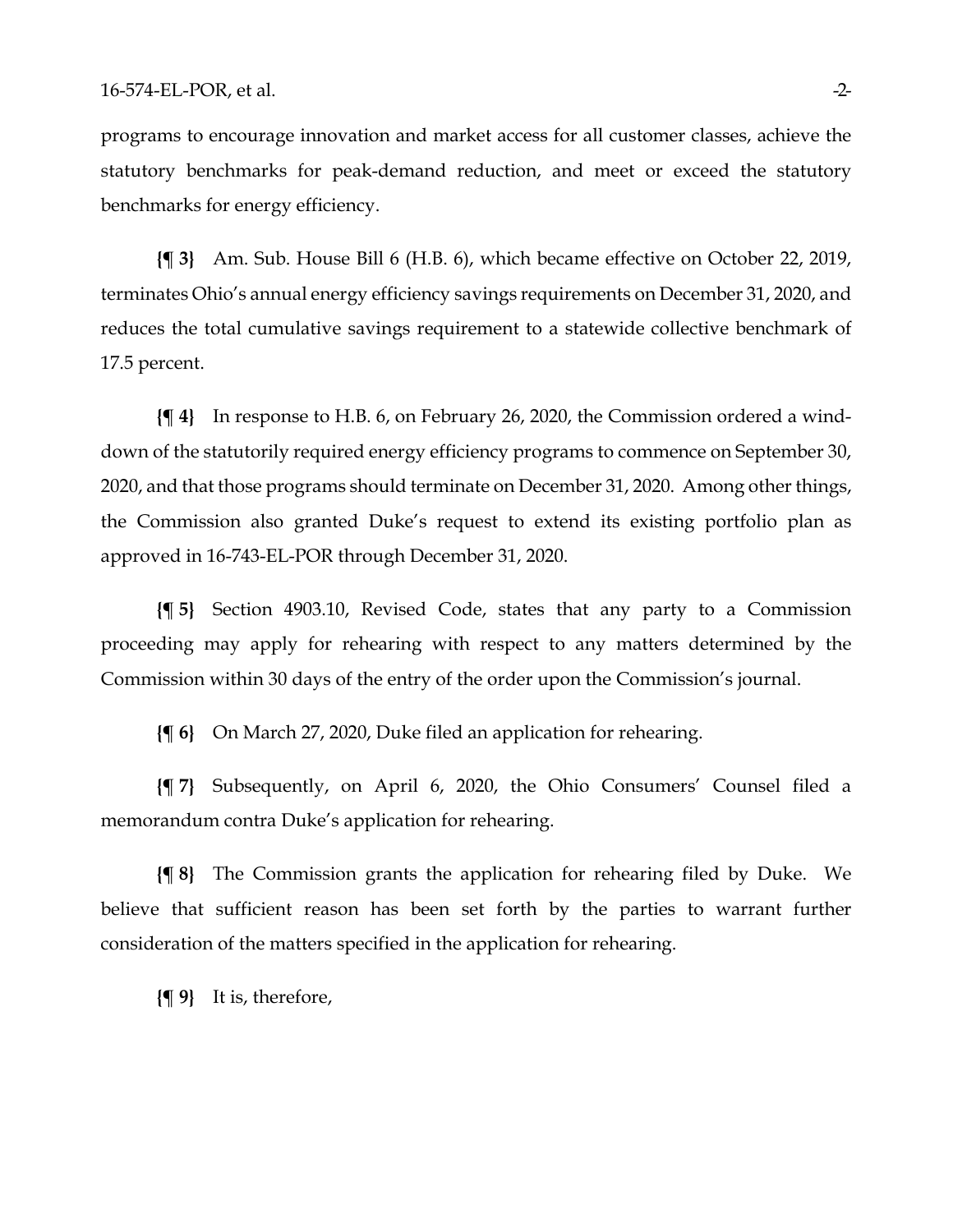**{¶ 10}** ORDERED, That the application for rehearing filed by Duke on March 27, 2020, be granted for further consideration of the matters specified in the application for rehearing. It is, further,

**{¶ 11}** ORDERED, That a copy of this Entry on Rehearing be served upon each party of record.

#### **COMMISSIONERS:**

*Approving:*  Sam Randazzo, Chairman M. Beth Trombold Daniel R. Conway Dennis P. Deters *Recusal:* Lawrence K. Friedeman

LLA/hac